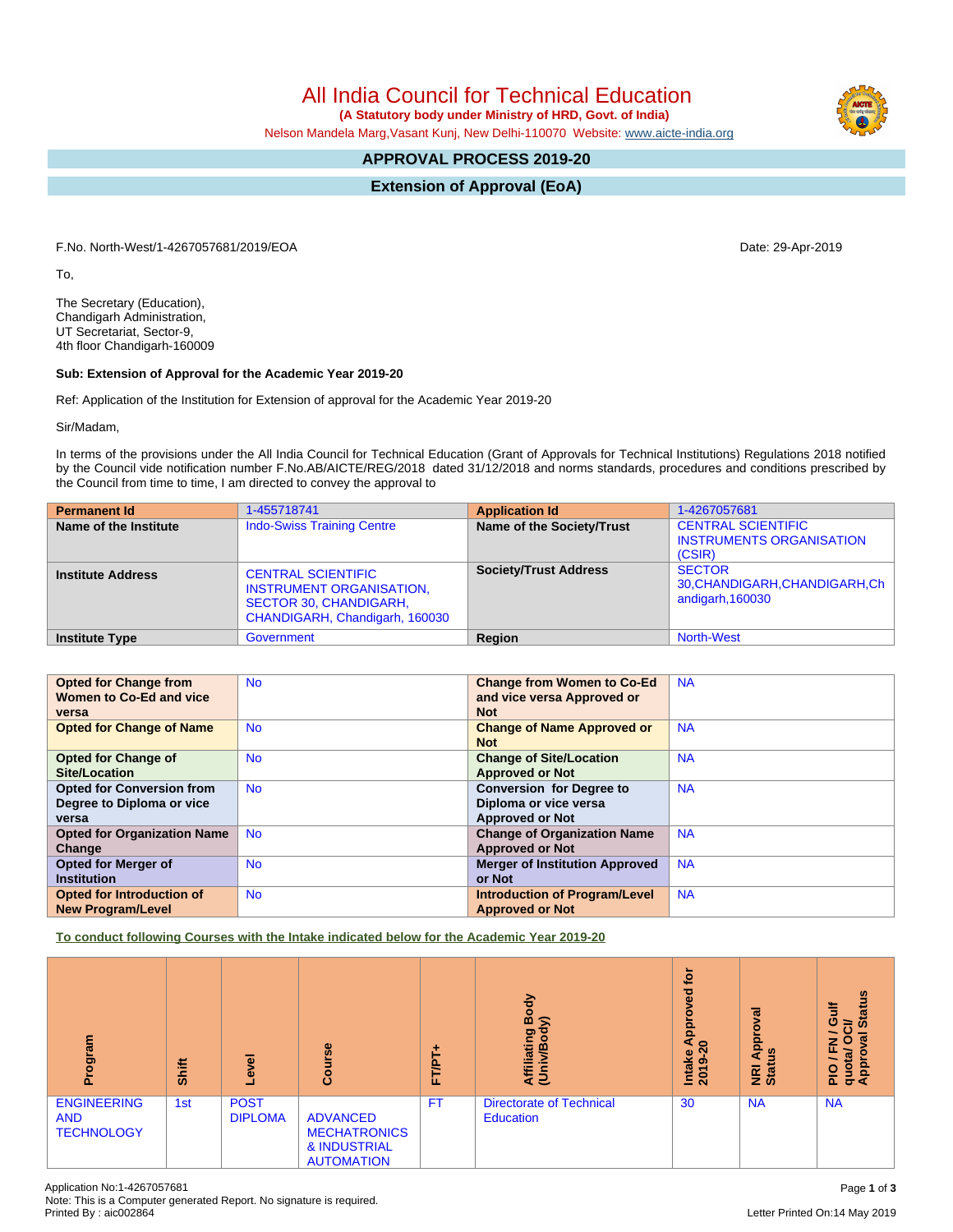| <b>ENGINEERING</b><br><b>AND</b><br><b>TECHNOLOGY</b> | 1st | <b>POST</b><br><b>DIPLOMA</b> | <b>ADVANCED DIE</b><br>& MOULD<br><b>MAKING</b>         | <b>FT</b> | <b>Directorate of Technical</b><br>Education | <b>20</b> | <b>NA</b> | <b>NA</b> |
|-------------------------------------------------------|-----|-------------------------------|---------------------------------------------------------|-----------|----------------------------------------------|-----------|-----------|-----------|
| <b>ENGINEERING</b><br><b>AND</b><br><b>TECHNOLOGY</b> | 1st | <b>DIPLOMA</b>                | <b>MECHANICAL</b><br><b>ENGINEERING</b><br>(TOOL & DIE) | <b>FT</b> | <b>None</b>                                  | 60        | <b>NA</b> | <b>NA</b> |
| <b>ENGINEERING</b><br><b>AND</b><br><b>TECHNOLOGY</b> | 1st | <b>DIPLOMA</b>                | <b>ELECTRONICS</b><br><b>ENGINEERING</b>                | FT.       | <b>None</b>                                  | 60        | <b>NA</b> | <b>NA</b> |

+FT –Full Time,PT-Part Time

| Deficiencies Noted based on Self Disclosure   |                   |  |  |  |  |  |
|-----------------------------------------------|-------------------|--|--|--|--|--|
| <b>Particulars</b>                            | <b>Deficiency</b> |  |  |  |  |  |
| <b>Other Facilities Deficiency</b>            |                   |  |  |  |  |  |
| Standalone Language Laboratory                | Yes               |  |  |  |  |  |
| Fire and Safety Certificate                   | Yes               |  |  |  |  |  |
| Display of info submitted to AICTE on website | Yes               |  |  |  |  |  |
| <b>Computational Facilities</b>               |                   |  |  |  |  |  |
| Number of PCs in Language lab                 | Yes               |  |  |  |  |  |
|                                               |                   |  |  |  |  |  |
| *Please refer Deficiency Report for details   |                   |  |  |  |  |  |

**INDO-SWISS TRAINING CENTRE** is hereby informed to submit the compliance of the deficiencies mentioned above to the Regional Office within a period of 6 months from the date of issuance of this letter failing which the council shall initiate strict action as defined in Approval Process Handbook 2019-20 during the subsequent Academic Year.

In case of any differences in content in this Computer generated Extension of Approval Letter, the content/information as approved by the Executive Council / General Council as available on the record of AICTE shall be final and binding.

Strict compliance of Anti-Ragging Regulation: - Approval is subject to strict compliance of provisions made in AICTE Regulation notified vide F. No. 37- 3/Legal/AICTE/2009 dated July 1, 2009 for Prevention and Prohibition of Ragging in Technical Institutions. In case Institution fails to take adequate steps to Prevent Ragging or fails to act in accordance with AICTE Regulation or fails to punish perpetrators or incidents of Ragging, it will be liable to take any action as defined under clause 9(4) of the said Regulation.

#### **It is mandatory to comply all the essential requirements as given in APH 2019-20(appendix 6)**

NOTE: If the State Government / UT / DTE / DME has a reservation policy for admission in Technical Education Institutes and the same is applicable to Private & Self-financing Technical Institutions, then the State Government / UT/ DTE / DME shall ensure that 10 % of Reservation for EWS would be operational from the Academic year 2019-20 without affecting the percentage reservations of SC/ST/OBC/General . However, this would not be applicable in the case of Minority Institutions referred to the clause (1) of Article 30 of **Constitution of India.**

> **Prof. A.P Mittal Member Secretary, AICTE**

Copy to:

**1. The Director Of Technical Education\*\*, Chandigarh**